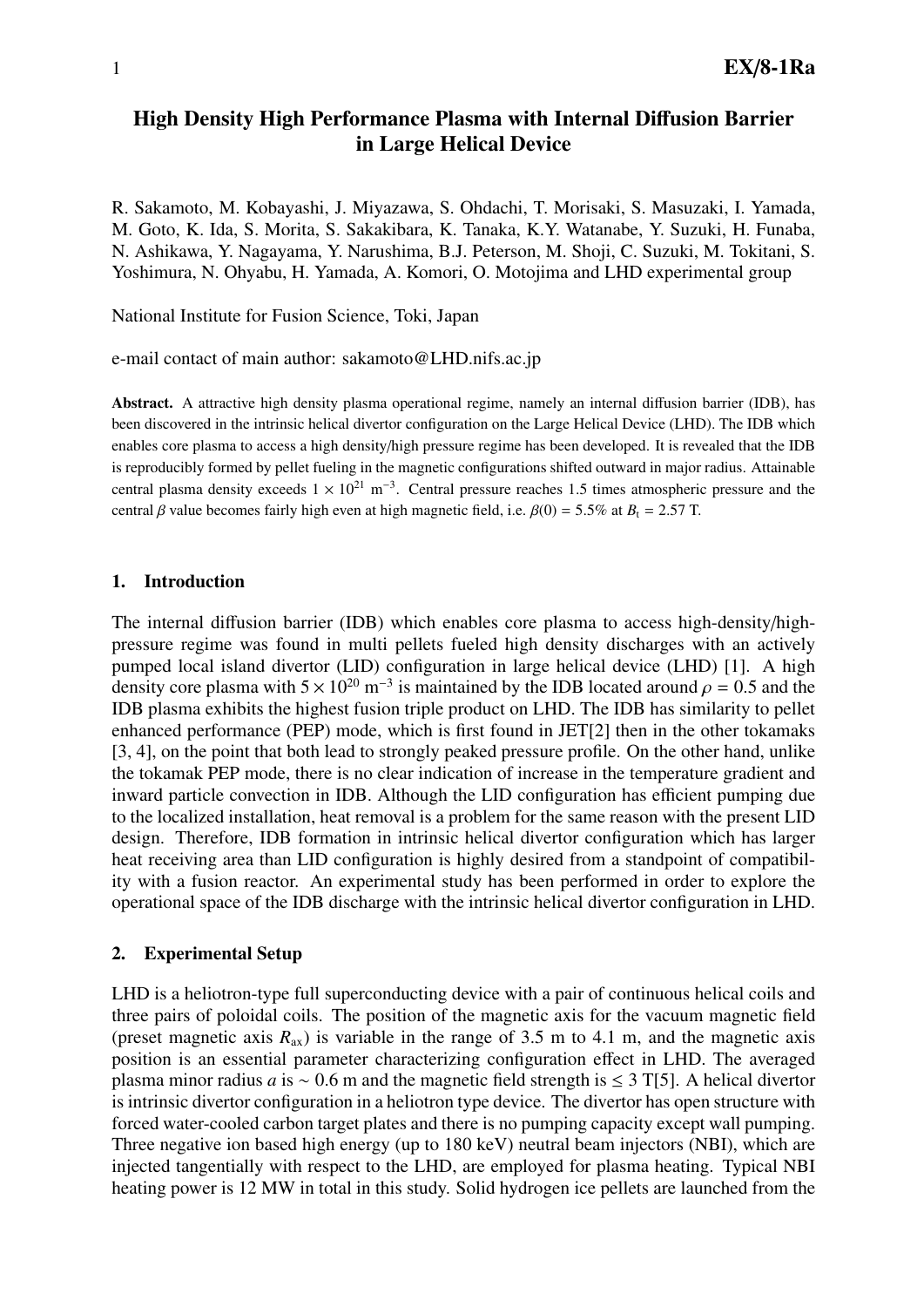outboard side mid-plane by using *in-situ* pipe-gun pellet injector[6] which can inject 10 pellets per plasma discharge at preset timing. The typical pellet mass and velocity are  $1.5 - 2.0 \times 10^{21}$ hydrogen atoms per pellet and 1000-1200 m/s, respectively.

## 3. Result

### 3.1. Effects of Fueling on IDB Formation

Core fueling by multi-pellet injection is absolutely essential for IDB formation. An IDB is formed in a density decay phase after intensive core fueling by multiple pellet injections at 35 - 50 ms intervals. Once developed IDB structure is maintained even after central density decrease down to half. Typical profiles of the gas-puff and pellet fueled discharges at the same central electron temperature  $T_e = 1$  keV under the similar discharge conditions are shown in FIG. 1. The plasma profiles are plotted in flux coordinates and real-space coordinates. In the case of gas-puff fueled high density plasma, the densify profile typically become hollow because particle source is limited to the peripheral. On the other hand, the IDB which has a steep density gradient inside  $\rho \approx 0.5$  is formed and the central density is remarkably increased while the peripheral density is reduced in the case of pellet fueling. A noteworthy finding is that the central electron density of the pellet fueled plasma is about five times higher than that of gas puff fueled plasma. Therefore, the plasma pressure profile of the pellet fueled IDB plasma shows an obvious increase of the plasma energy density in the core region. The central plasma pressure exceeds atmospheric pressure and the central  $\beta(0)$  become 4.4 % even at 2.54 T. The IDB plasma profile is characterized by very large Shafranov shift due to the peaked high pressure and it reach half the radius ( $a_{\text{eff}}/2 \approx 0.3$  m).



*FIG. 1. Profile comparison of (a) electron density, (b) electron temperature and (c) plasma pressure in the gas-pu*ff *(open circle) and pellet (filled circle) fueled discharges at the same magnetic configuration R*ax = 3.75 *m. The profiles are shown in the flux coordinates (left-hand side) and real-space coordinates(right-hand side).*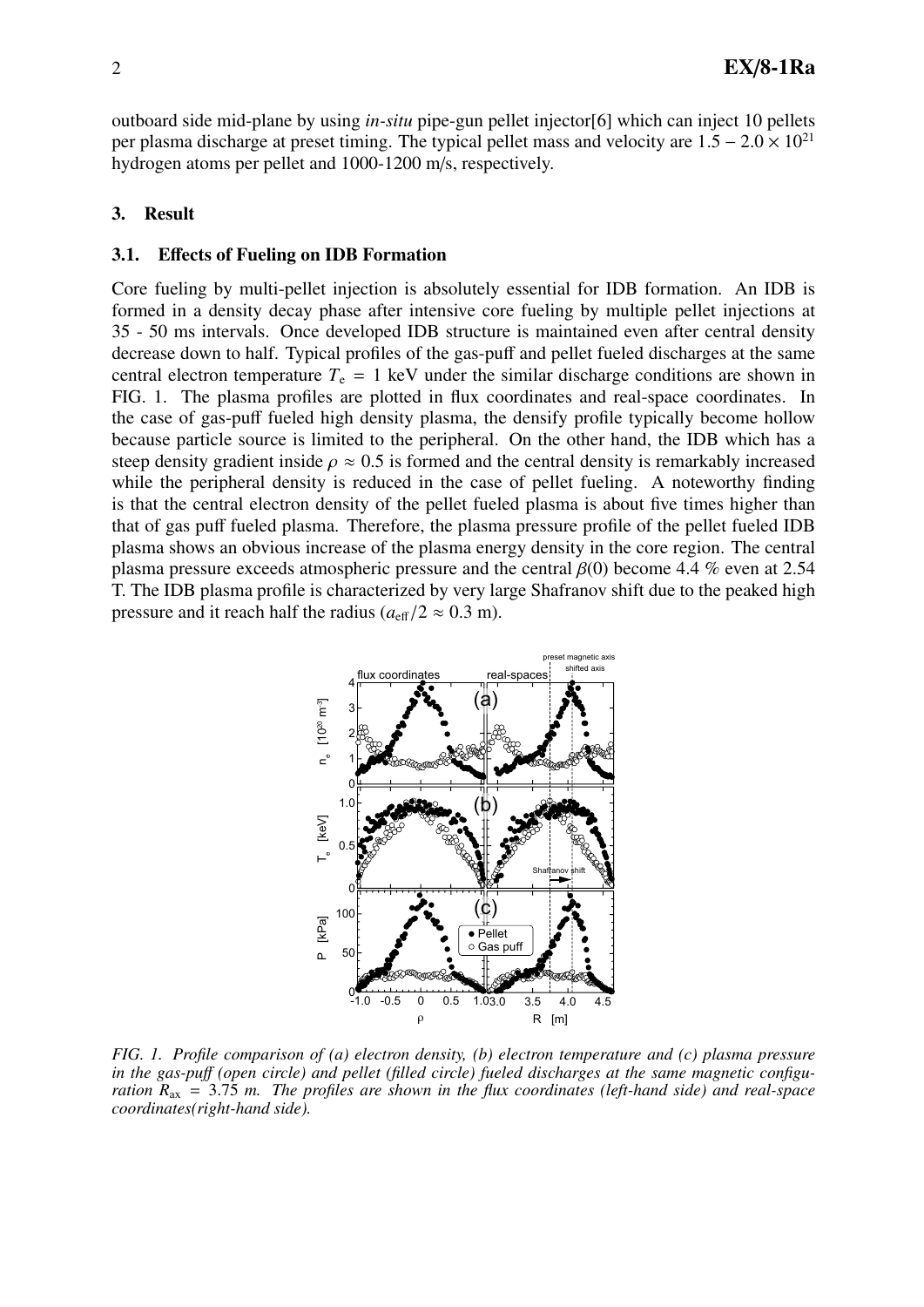### 3.2. Effects of Magnetic Configuration (*R*ax) on IDB formation

The global energy confinement time reaches a maximum in inward shifted magnetic configurations ( $R_{ax}$  = 3.60 – 3.65 m) which give a maximum plasma volume by employing pellet fueling[7]. An IDB is reproducibly developed in the magnetic configuration with the outward shifted magnetic axis ( $R_{ax} > 3.7$  m). A mechanism of the magnetic axis dependence has yet to be revealed, but the outward shifted configurations have the following characteristics: magnetohydrodynamically stable[8] because the region with magnetic well is wide especially at finite  $\beta$ , larger helical ripple transport, lower equilibrium limit, more efficient central heating due to geometry of LHD neutral beam injection system.

FIG. 2 shows the temporal evolution of characteristic plasma parameters, namely (a) central electron density  $n_e(0)$ , (b) central electron temperature  $T_e(0)$ , (c) central plasma pressure  $P(0)$ and (d) collisionality inside IDB  $v_b^*$  which is electron-electron collision frequency normalized to the bounce frequency of banana particles, in nine-pellet fueled discharges at preset magnetic axes  $R_{ax} = 3.65$  m, 3.75 m and 3.85 m. Abscissa is a time, which is measured with respect to the time of the maximum density. In each case, NB heating power and magnetic strength are 12 MW and 2.54 T, respectively. The IDB formation period, which is temporarily defined here by existence of a sharp bend in the density profile, is denoted by filled symbol. The IDB profile gradually changes in time. While the same number of pellets were injected, attainable central plasma density becomes higher as the preset magnetic axis position is put outwards. The maximum central density with  $R_{ax} = 3.85$  m doubles compared to one with  $R_{ax} = 3.65$ m. At the same time, central temperatures decrease with injecting pellets and the temperatures drop down to around 300 eV after multi pellets injection sequence independently of the preset magnetic axis position. It is an interesting result that the central temperature change during the pellets injection and subsequent recovery phases follow quite a similar course although the central density varies widely depending on magnetic axis position. As the result, higher central pressure is attainable in the outward shifted magnetic configurations where the IDB is formed. The point to observe is that there is a slackened growth state of the pressure rise in the high density phase as shown by two-headed arrows in FIG. 2(c). The slackened growth state begins to appear during the pellet injection sequence, namely density increase phase, and continues until the excess densities drops to the onset levels. This phenomena give the appearance that confinement degradation in high density regime. As the preset magnetic axis position is put outward, the onset density level increase as indicated by broken line in FIG. 2(a), namely  $2.5 \times 10^{20}$  m<sup>-3</sup> at  $R_{ax} = 3.65$  m and  $5.0 \times 10^{20}$  m<sup>-3</sup> at  $R_{ax} = 3.75$  m. The slackened growth state of the pressure rise is hardly observed at  $R_{ax} = 3.85$  m and the pressure is increase in a linear fashion during and after pellet injection. After that, the pressure and density decrease suddenly at  $t = 0.18$  s, while any noticeable changes are not observed in the central temperature. This unexpected event is referred to as core density collapse (CDC) event[9]. It must be also noted that the decay rate of the central density after reaching the maximum pressure increase as the preset magnetic axis position is put outward, and therefore the final density after disappearance of the IDB becomes lower as the preset magnetic axis position is put outward. These observations suggest a change of particle transport property during IDB formation period. As for particle transport property of the IDB plasma, we will take up in 3.3..

FIG. 3 shows comparison of electron density profiles at the time of the maximum pressure in  $R_{ax}$  = 3.65 m, 3.75 m and 3.85 m. In spite of the same discharge conditions other than preset magnetic axis position, obtainable density profiles differ substantially. As for  $R_{ax} = 3.65$  m in which IDB cannot be formed, density profile shows monotonous parabolic distribution. On the other hand, there is a sharp bend which separate the density profile into the low density mantle and high density core region in the case of  $R_{ax} = 3.75$  m and 3.85 m. The IDB foot, namely,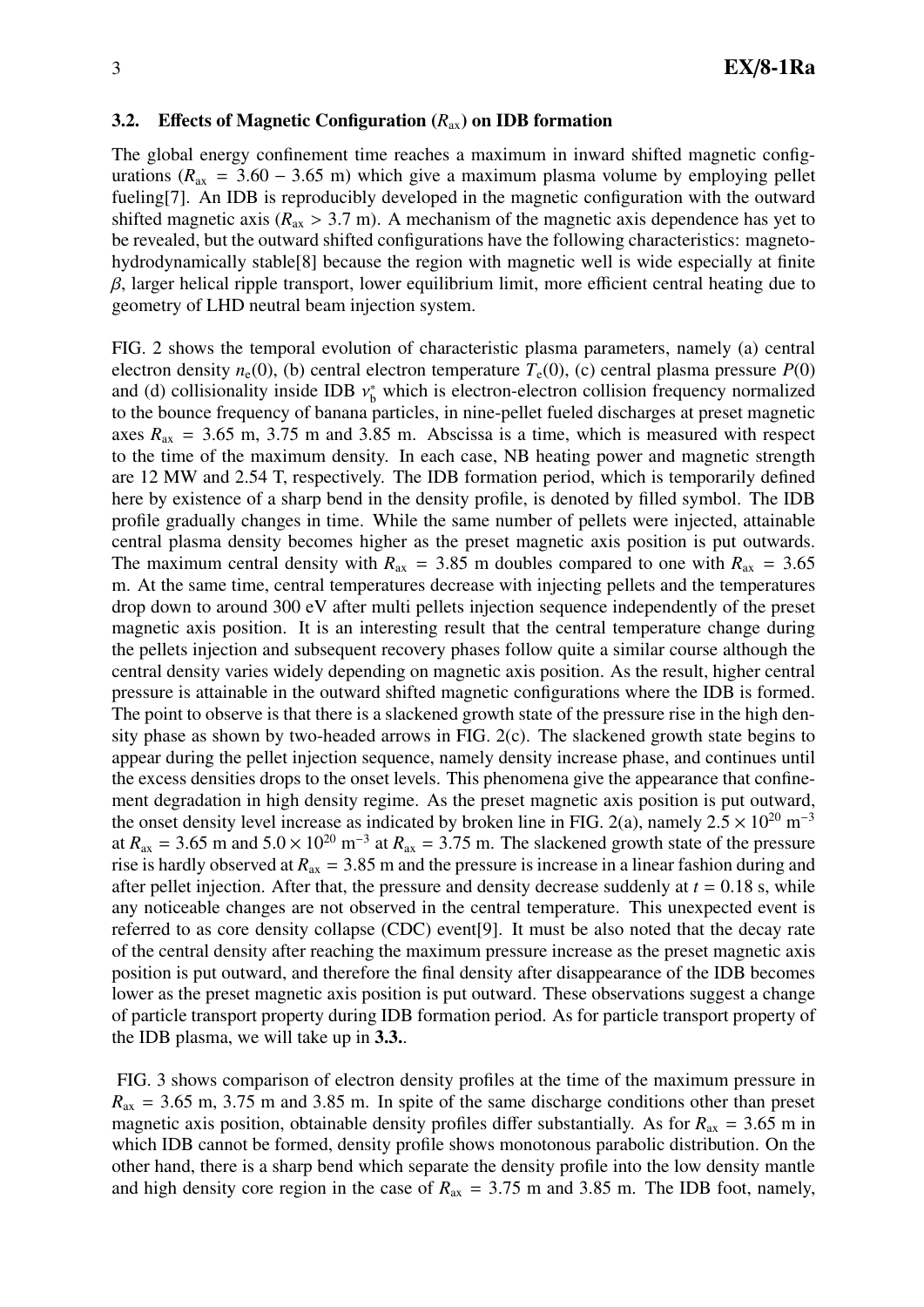

*FIG. 2. Temporal evolution of (a) central electron density, (b) central electron temperature, (c) central plasma pressure and (d) collisionality in nine-pellets fueled discharges at magnetic axes R*ax = 3.65 *m (triangle), 3.75 m (circle) and 3.85 m (square). The magnetic field strength and NB heating power are 2.54 T and 12 MW, respectively. Filled symbols denote the IDB formation period.*



*FIG. 3. Comparison of electron density profile among R*ax = 3.65 *m (triangle), 3.75 m (filled circle) and 3.85 m (filled square) at the timing of maximum pressure. The magnetic field strength and NB heating power are 2.54 T and 12 MW, respectively.*

the position of the sharp bend in the density profile is located in  $\rho \approx 0.5$  and 0.8 at  $R_{ax} = 3.75$ m and 3.85 m, respectively. The central density is quite different due to IDB formation, but on the other hand, a mantle density do not depend on the preset magnetic axis. Thus magnetic configuration is another factor of the IDB formation in addition to pellet core fueling.

The preset magnetic axis position dependence is summarized in FIG. 4 (a) Shafranov shift and IDB foot position, (b) maximum central density and (c) maximum central pressure with fixed heating power  $P_{\text{NB}} = 12$  MW and magnetic field strength  $B_T = 2.54$  T. The Shafranov shift reach to half the radius in the IDB Discharges  $R_{ax} > 3.7$  m. The IDB foot point widens outwardly as the magnetic axis becomes outward, and the IDB foot reaches to the last closed flux surface at  $R_{ax} = 4.0$  m. Attainable central density  $n_e(0)$  becomes higher as the preset magnetic axis is put outward. The maximum attained density exceeds  $1 \times 10^{21}$  m<sup>-3</sup> at  $R_{ax} = 3.9$ m and above. The point to observe is that there is a sharp increase in central pressure between  $R_{\text{ax}} = 3.7$  m and 3.75 m. The central pressure reach its largest value ~ 130 kPa at the neighborhood of  $R_{ax} = 3.85$  m. The central pressure rise is limited by CDC event in which the high density core plasma is expelled on the sub millisecond time scale without having impact on the central temperature. The mechanism of the CDC event has not yet been elucidated, but it may be involved with MHD instability and/or the equilibrium limit arising from a very large Shafranov shift. In order to suppress such an unfavorable event, mitigation of Shafranov shift by using ellipticity  $\kappa$  control (Pfirsch-Schlüter current suppression by a vertical elongation) is shown to be effective. As the  $\kappa$  become large, the Shafranov shift reduces and the attainable central pressure, which is restricted by a CDC event, is become large until  $\kappa = 1.2$ . The attainable central pressure increase by 20 % compare to standard configuration  $\kappa = 1.0$  and reaches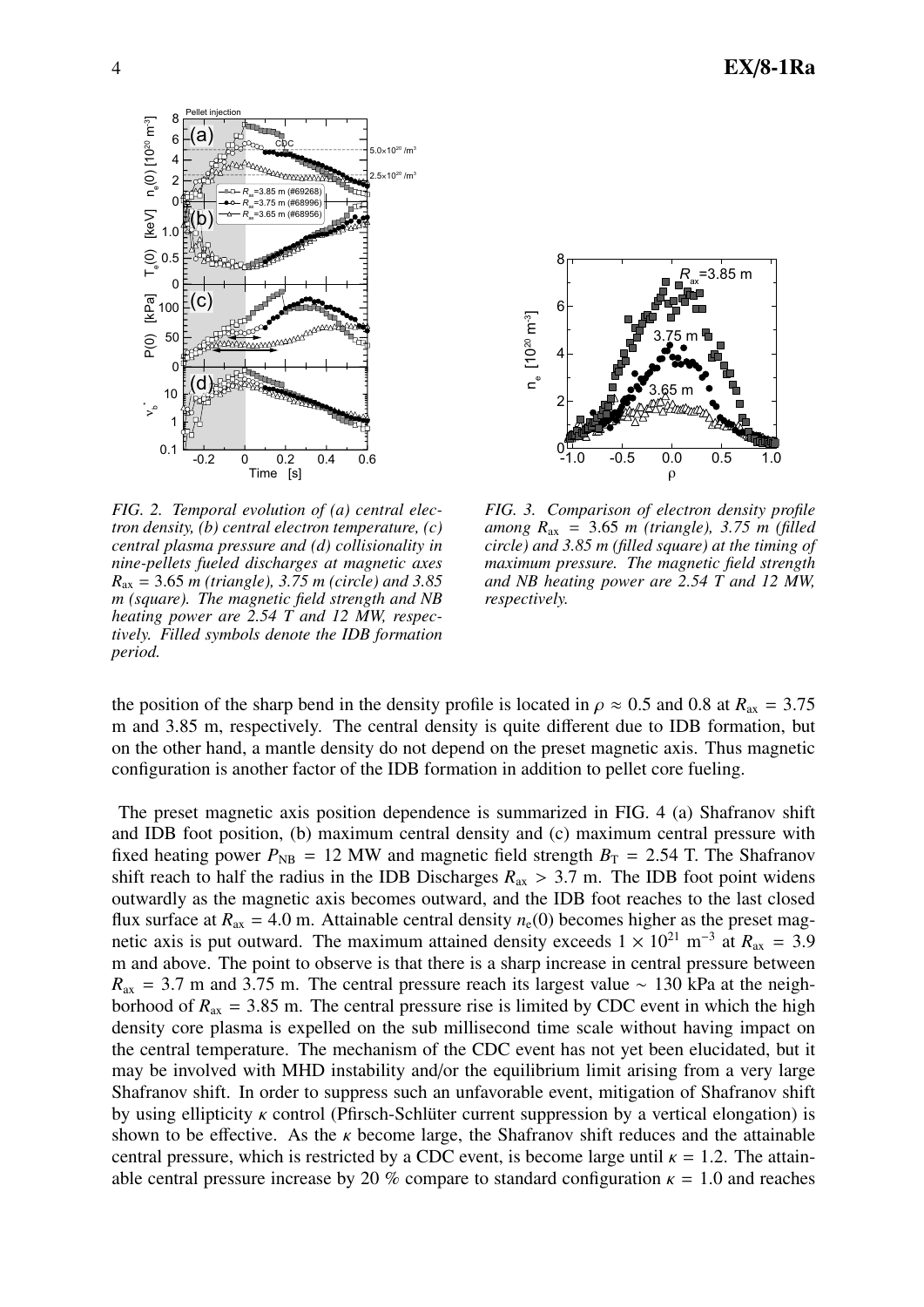

*FIG. 4. Preset magnetic axis position dependence of the (a) Shafranov shift and IDB foot position, (b)maximum central density and (c) maximum central pressure. The magnetic field strength and NB heating power are fixed at 2.54 T and 12 MW, respectively.*

its largest value  $P(0) = 150 \text{ kPa } (\beta(0) = 5.5\% \text{ at } 2.57 \text{T})$  as shown by open diamond in FIG. 4(c).

### 3.3. Particle Transport Property of IDB Plasmas

FIG. 5 shows a change of IDB profiles with  $R_{ax} = 3.75$  m at representative times, namely, immediate aftermath of pellet injection sequence  $(t = 0 s)$ , time of the maximum pressure  $(t = 0.30 s)$ and just before disappearance of IDB ( $t = 0.50$  s), where  $t = 0$  is defined by termination time of multi pellet injection sequence. At the immediate aftermath of pellet injection sequence, linear density profile without IDB and flat temperature profiles are observed. The central density and temperature are  $4.0 \times 10^{20}$  m<sup>-3</sup> and 300 eV, respectively. At the time of the maximum pressure, density outside of  $R = 4.3$  m decrease by half of one at  $t = 0$  s while keeping high central density  $4.0 \times 10^{20}$  m<sup>-3</sup>. Such a difference in the density decay rate between core and mantle plasma cause IDB formation. In addition to this, the central temperature recovers about 3 times as compared to one at  $t = 0$  s. These facts lead to high density/high pressure plasma. Then central density is gradually decreases while keeping mantle density. The IDB structure is maintained even after central density decreases down to half and the central pressure is kept by increasing temperature until  $t = 0.50$  s. During IDB formation period, the IDB foot point hardly moves despite the significant changes of the density and temperature. During the profile change, a collisionality  $v_b^*$ , which is electron-electron collision frequency normalized to the bounce frequency of banana particles, decreases monotonically in the plateau regime ( $10 \ge v_b^* \ge 1$ ) as shown by filled circle in FIG. 2(d).

The particle transport coefficient of IDB plasma is calculated by using relationship between time evolution and gradient of density profiles after pellet injection. FIG. 6 shows a fluxgradient diagram, i.e. relationship between normalized particle flux Γe/*n*<sup>e</sup> and normalized density gradient  $-(dn_e/d\rho)/n_e$ . Gradient and y-intercept of the flux-gradient diagram indicate dif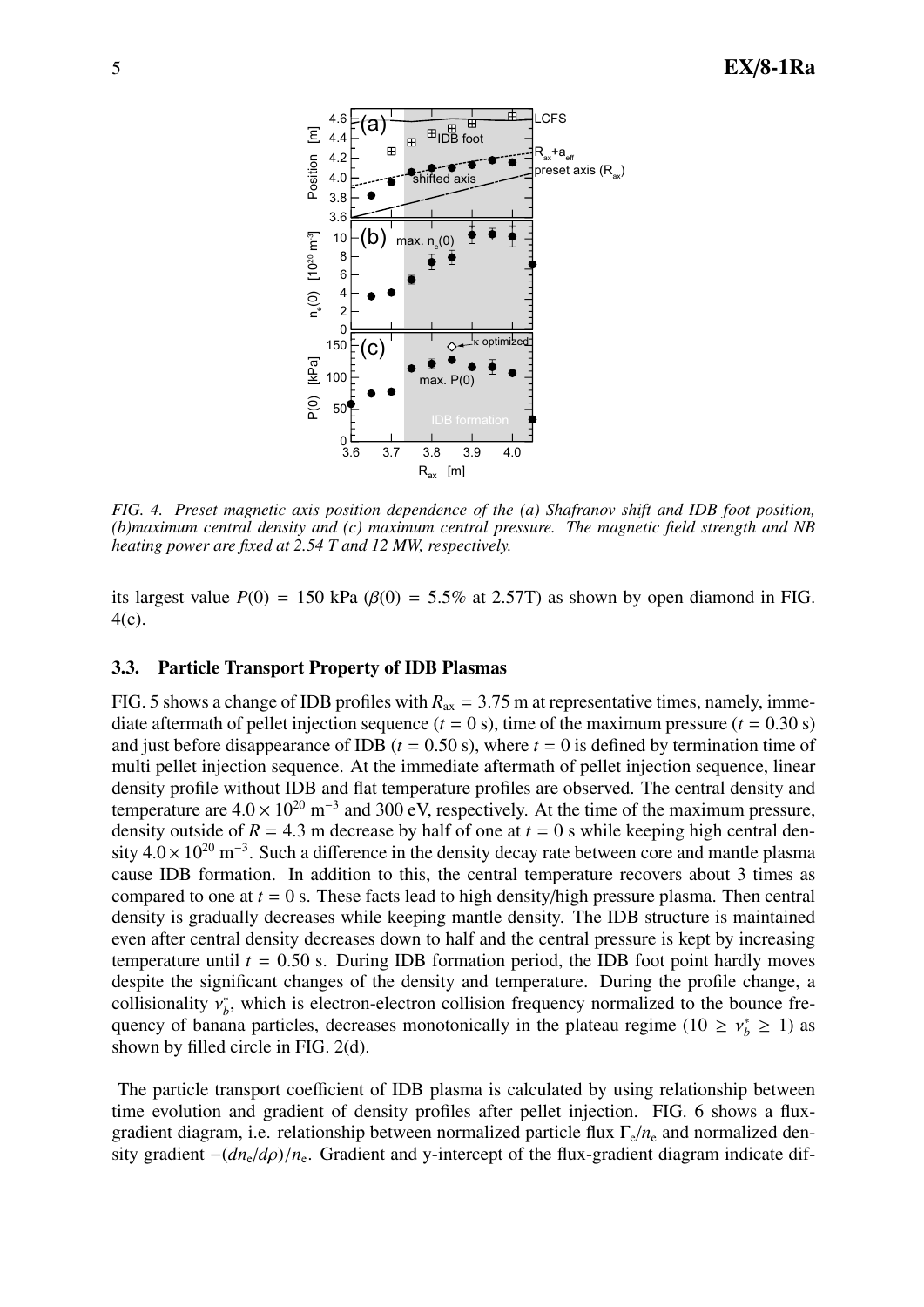fusivity  $(D_e)$  and convection velocity  $(v_e)$  according to the following relational expression.

$$
\frac{\Gamma_{\rm e}}{n_{\rm e}} = -\frac{D_{\rm e}}{a} \frac{1}{n_{\rm e}} \frac{\partial n_{\rm e}}{\partial \rho} + v_{\rm e},
$$

where  $\Gamma_e = -\frac{I}{A}$  $\frac{1}{A}$  ∫  $\frac{\partial n_e}{\partial t}$ *n*<sup>t</sup><sup>*n*</sup> $\frac{\partial n}{\partial t}$  *dV* is particle flux assuming no particle source inside the flux surface. The filled and open symbols denote the IDB formation period and relatively low density period after disappearance of IDB, respectively. The normalized density gradient inside IDB ( $\rho \le 0.5$ ) increases as time advances just after pellet injection sequence due to the mantle density decrease while keeping up the core density (phase **a**). Then, the normalized flux increases without the normalized density gradient change around the time when the the central pressure reaches maximum (phase b). In the final phase of the IDB period, the normalized density gradient decreases monotonously as the central density decay and the IDB structure disappears (phase c). The diffusivities, which are estimated by gradient of the diagram, inside IDB in both phases a and c are kept at low level as  $D_e = 0.05 \pm 0.01 \text{ m}^2/\text{s}$  even high density gradient. The point to observe is that there is an offset in the normalized flux during the phase c and this indicates the existence of outward convection velocity about  $v_e = 0.2$  m/s. In terms of the phase **b**, diffusivity and convection velocity can not be determined by the relationship between the normalized particle flux and normalized density gradient due to transient state. Since the diffusivity is quite unlikely to change drastically only for a short period of time between two phases a and c, it is satisfactory to consider the convection velocity change gradually while keeping constant diffusivity during phase b. On the other hand, the particle transport of the mantle plasma is obviously different from one of the core plasma and the mantle plasma cannot keep the density gradient in high particle flux IDB phase (phase A). The flux-gradient diagram indicates about 10 times larger diffusivity as  $D_e = 0.43 \pm 0.08$  m<sup>2</sup>/s than one of the core plasma. Then, the gradient of the flux-gradient diagram becomes gentle and it is merge into the phase c of the core plasma after disappearance of the IDB structure. FIG. 7 shows the temporal evolution of the diffusion com-



*FIG. 5. Profile change of (a) electron density, (b) electron temperature and (c) plasma pressure at representative timing.*



*FIG. 6. Particle flux normalized by electron density as a function of density gradient after pellet injection in various minor radius. Filled symbols denote the period of IDB formation and open symbol denote the state of no-IDB.*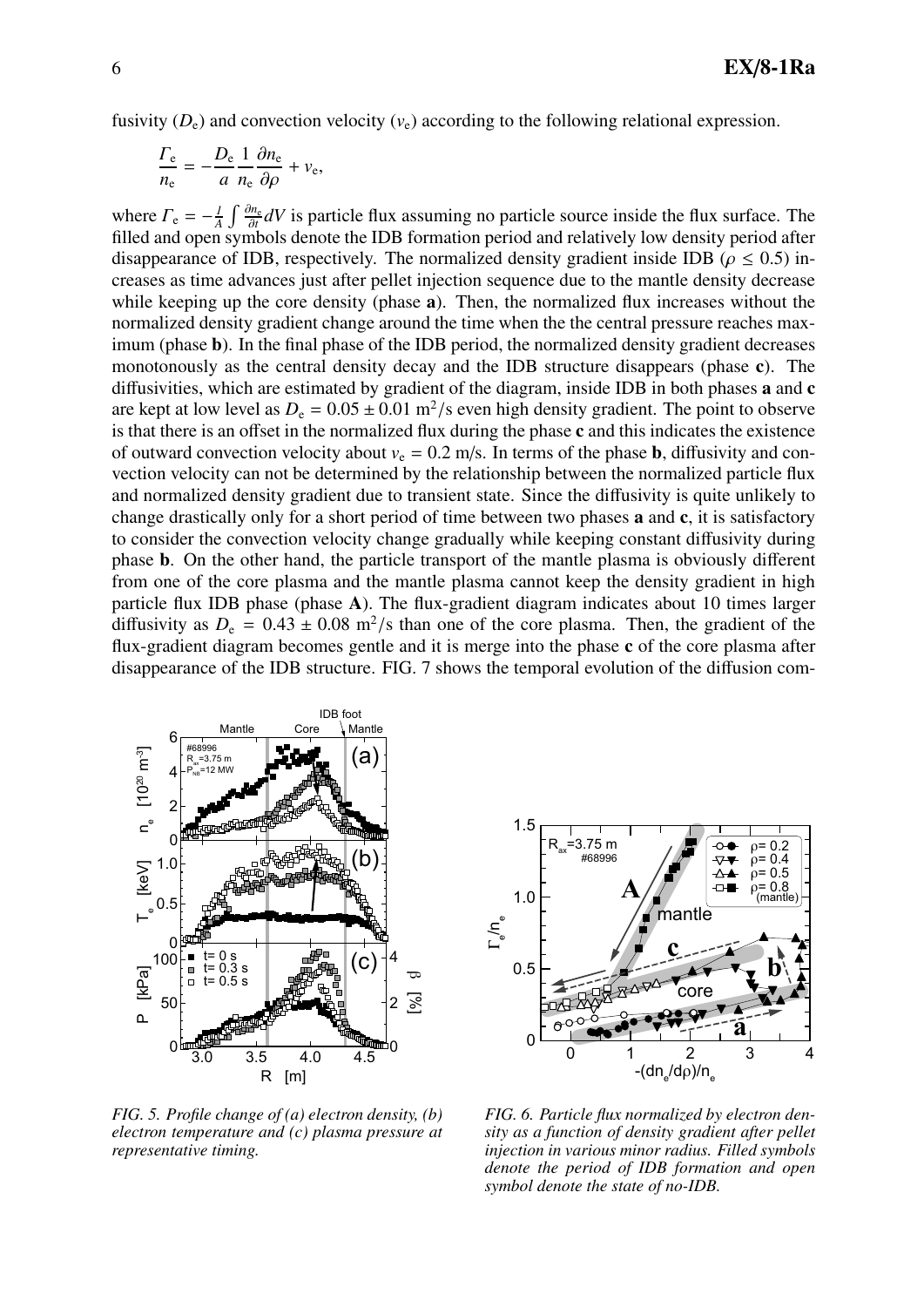

*FIG. 7. Temporal change of the di*ff*usion compo* $n$ *ent*  $-\frac{D_e}{a}$ *a* ∂*n*<sup>e</sup> ∂ρ *and convection component n*e*v*<sup>e</sup> *of the particle flux at core (* $\rho = 0.4$ *) and mantle*  $(\rho = 0.8)$ .



*FIG. 8. Temporal change of the thermal transport coefficient*  $\chi^{\exp}$  *at mantle (* $\rho = 0.8$ *).* 

ponents  $-\frac{D_e}{a}$ *a*  $\frac{\partial n_e}{\partial \rho}$  and convection components of the particle flux  $n_e v_e$  at mantle plasma ( $\rho = 0.8$ ) and inside IDB ( $\rho = 0.4$ ). These fluxes are calculated by supposing a constant core diffusivity and large mantle diffusivity during IDB formation period as noted above. In the mantle plasma, diffusion component of the particle flux dominates particle transport during IDB formation period due to large diffusivity and near-zero convection. As decreases the density, the diffusion component is reduced gradually and the particle transport dominator switches with the convection component after disappearance of IDB  $(t > 0.6 s)$ . In the core plasma, diffusion component also dominates particle transport just after pellet core fueling. However, convection component increases as time advances and it goes beyond the diffusion component before disappearance of IDB. Therefore, an increase of the density decay rate after reaching the maximum pressure is explained by increase of the convection velocity. Notable characteristics of the IDB plasma is that the thermal transport coefficient  $\chi^{\text{exp}}$ , which is evaluated using an one-dimensional transport code for helical plasmas, PROCTR[10] by assuming  $T_i = T_e$  and  $n_i = n_e$ , remain unaffected by big change of the particle transport as shown in FIG. 8. These results lead to separation of confinement region between the IDB core (high density gradient) and low density mantle (high temperature gradient), and therefore high-density/high-pressure plasma is attained in the IDB discharge. The IDB core is formed by the deep pellet fueling and intrinsic good particle confinement property. The low density mantle has advantages to suppress radiation loss, and therefore density limit of IDB plasma is extremely extend to high-density regime. In addition, low density mantle secure temperature gradient for high-density/high-pressure core plasma.

#### 4. Discussions and conclusions

The experimental fact suggests advantage of the outward shifted magnetic axis configuration  $(R_{ax} > 3.75 \text{ m})$  to obtain high density/high pressure plasma. However, this result was not necessarily mean difference of the particle confinement property among the magnetic configuration. Lack of the neutral beam heating penetration may explain the preset magnetic axis dependence of the attainable density. It must be noted that the minimum central temperature is not less than 0.3 keV independently of the preset magnetic axis, neutral beam heating power and central density. Under such low temperature conditions, injected pellets pass through the plasma cross section before the ablation is over and the central electron density shows no effective in